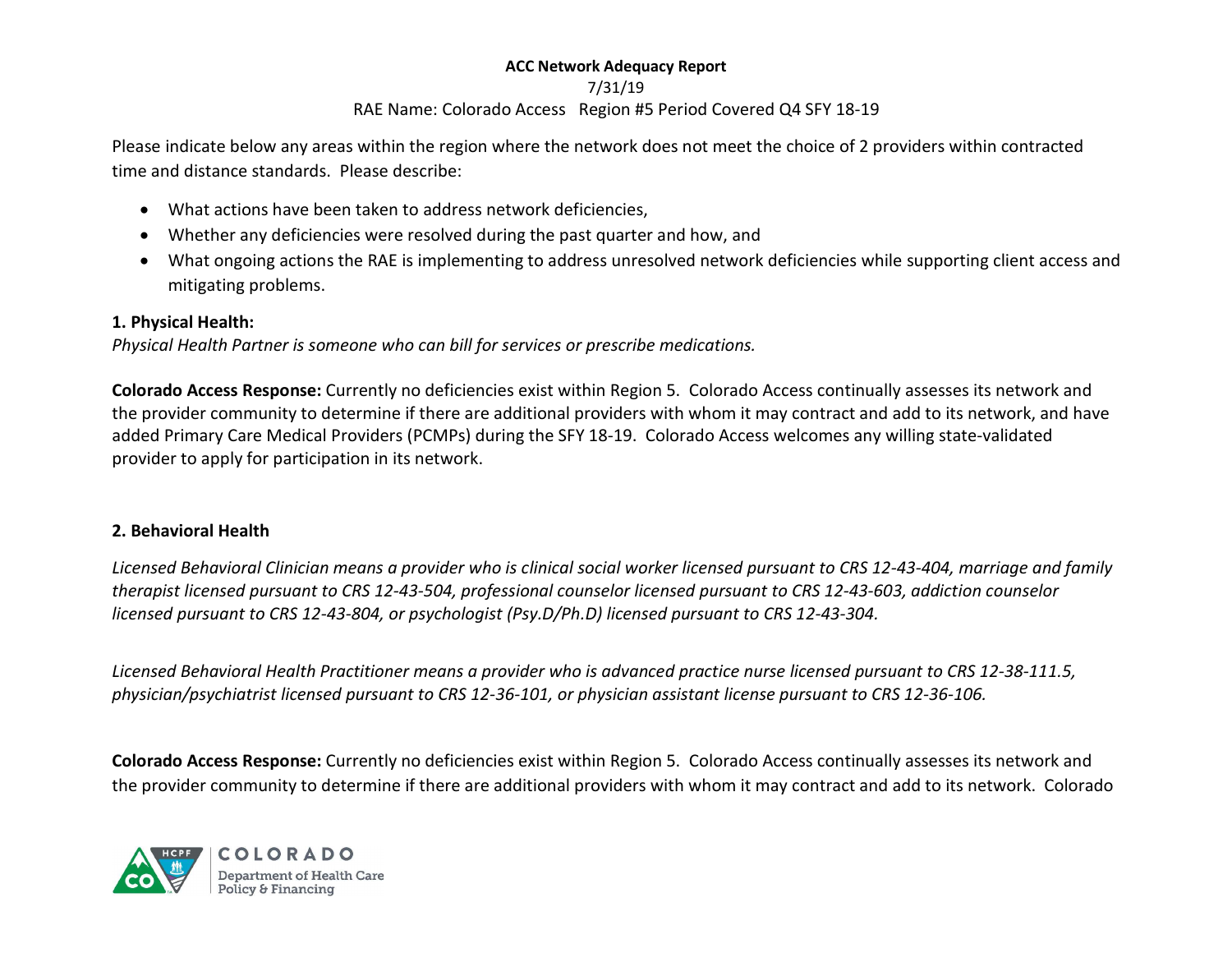# 7/31/19

# RAE Name: Colorado Access Region #5 Period Covered Q4 SFY 18-19

Access welcomes any willing state-validated provider to apply for participation in its network, and continues to add behavioral health providers to its network.

## 1. Please complete the tables for all of the providers in your network.

Colorado Access Response: The below tables have been intentionally left blank. The information requested can be found in Appendix I PH R5 Q4 and Appendix II BH R5 Q4, both included with this report submission.

NOTE: For the Physical Health Provider Type, please enter either: Adult Primary Care, Family Medicine, Pediatric Primary Care, OB/GYN, CMHC, or Other.

|                                                                                 | PHYSICAL HEALTH |                      |                                   |                     |                     |                                        |                               |                           |
|---------------------------------------------------------------------------------|-----------------|----------------------|-----------------------------------|---------------------|---------------------|----------------------------------------|-------------------------------|---------------------------|
| <b>Network</b><br>Provider<br>(Practice sites)<br>- list the<br>billing ID here | County          | <b>Provider Type</b> | Number of<br><b>Practitioners</b> | <b>New Provider</b> | Left the<br>Network | <b>Accepting New</b><br><b>Clients</b> | Provides after-<br>hours care | *Single Case<br>Agreement |
|                                                                                 |                 |                      | Please Check if applicable        |                     |                     |                                        |                               |                           |
|                                                                                 |                 |                      |                                   |                     |                     |                                        |                               |                           |
|                                                                                 |                 |                      |                                   |                     |                     |                                        |                               |                           |
|                                                                                 |                 |                      |                                   |                     |                     |                                        |                               |                           |
|                                                                                 |                 |                      |                                   |                     |                     |                                        |                               |                           |
|                                                                                 |                 |                      |                                   |                     |                     |                                        |                               |                           |
|                                                                                 |                 |                      |                                   |                     |                     |                                        |                               |                           |
|                                                                                 |                 | Sub-Total            |                                   |                     |                     |                                        |                               |                           |

\* There were no Single Case Agreements during this reporting period.

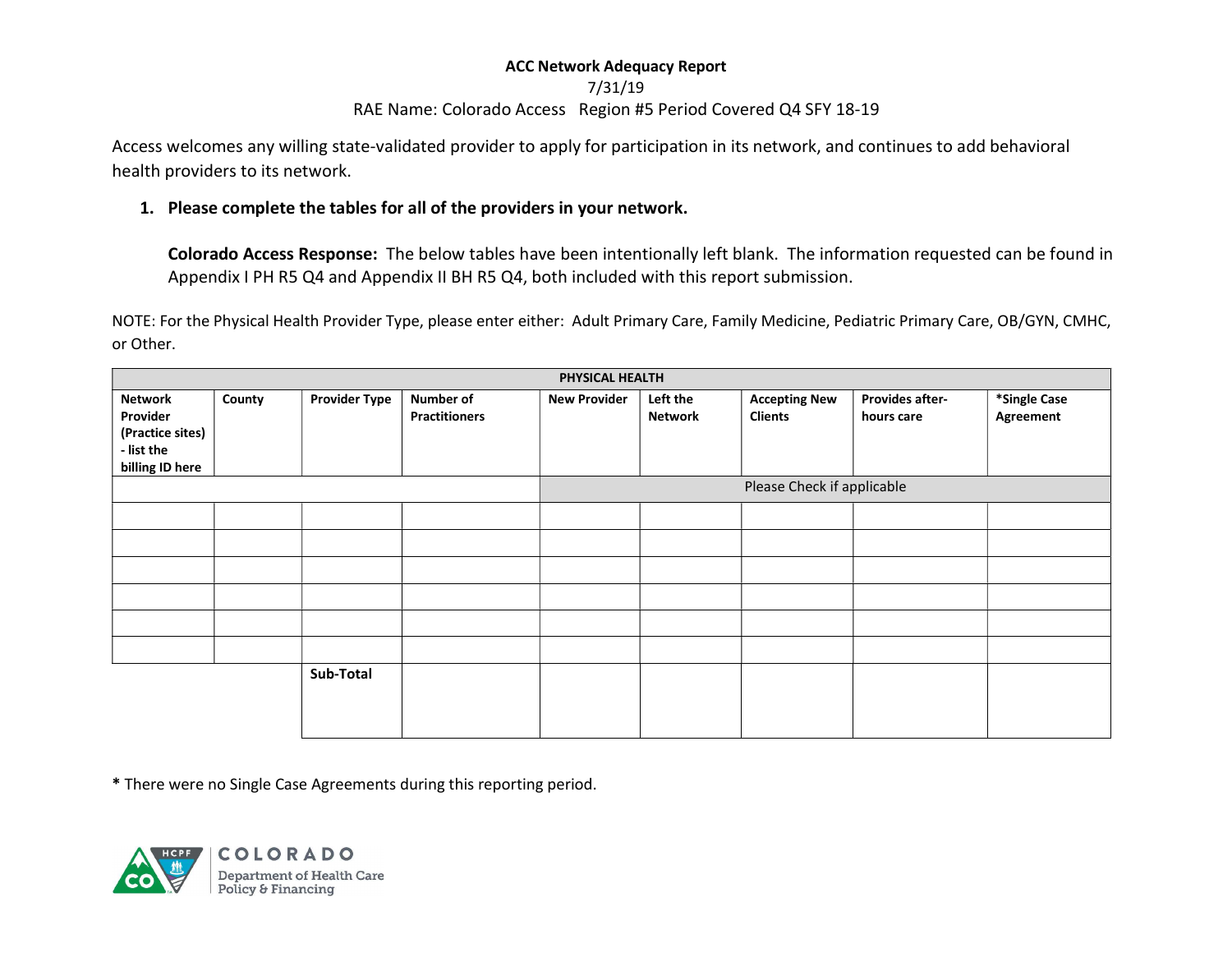## 7/31/19 RAE Name: Colorado Access Region #5 Period Covered Q4 SFY 18-19

NOTE: For the Behavioral Health Provider Types, please enter either: Adult Mental Health Provider, Pediatric Mental Health Provider, Substance Use Provider, Psychiatrist, Child Psychiatrist, Psychiatric Prescriber, or Other.

| <b>BEHAVIORAL HEALTH</b>                          |        |                         |                                                                                                        |                 |                            |                                        |                                        |                           |                                              |
|---------------------------------------------------|--------|-------------------------|--------------------------------------------------------------------------------------------------------|-----------------|----------------------------|----------------------------------------|----------------------------------------|---------------------------|----------------------------------------------|
| <b>Network</b><br>Provider<br>(Practice<br>sites) | County | Provider<br><b>Type</b> | The Number of<br>Licensed<br><b>Behavioral Health</b><br><b>Practitioners and</b><br><b>Clinicians</b> | New<br>Provider | Left the<br><b>Network</b> | <b>Accepting New</b><br><b>Clients</b> | <b>Provides</b><br>after-hours<br>care | *Single Case<br>Agreement | Located in<br><b>PCMP</b><br><b>Practice</b> |
|                                                   |        |                         | Please Check if applicable                                                                             |                 |                            |                                        |                                        |                           |                                              |
|                                                   |        |                         |                                                                                                        |                 |                            |                                        |                                        |                           |                                              |
|                                                   |        |                         |                                                                                                        |                 |                            |                                        |                                        |                           |                                              |
|                                                   |        |                         |                                                                                                        |                 |                            |                                        |                                        |                           |                                              |
|                                                   |        |                         |                                                                                                        |                 |                            |                                        |                                        |                           |                                              |
|                                                   |        |                         |                                                                                                        |                 |                            |                                        |                                        |                           |                                              |
|                                                   |        |                         |                                                                                                        |                 |                            |                                        |                                        |                           |                                              |
|                                                   |        | Sub-Total               |                                                                                                        |                 |                            |                                        |                                        |                           |                                              |

\* There were no Single Case Agreements during this reporting period.



COLORADO **Department of Health Care<br>Policy & Financing**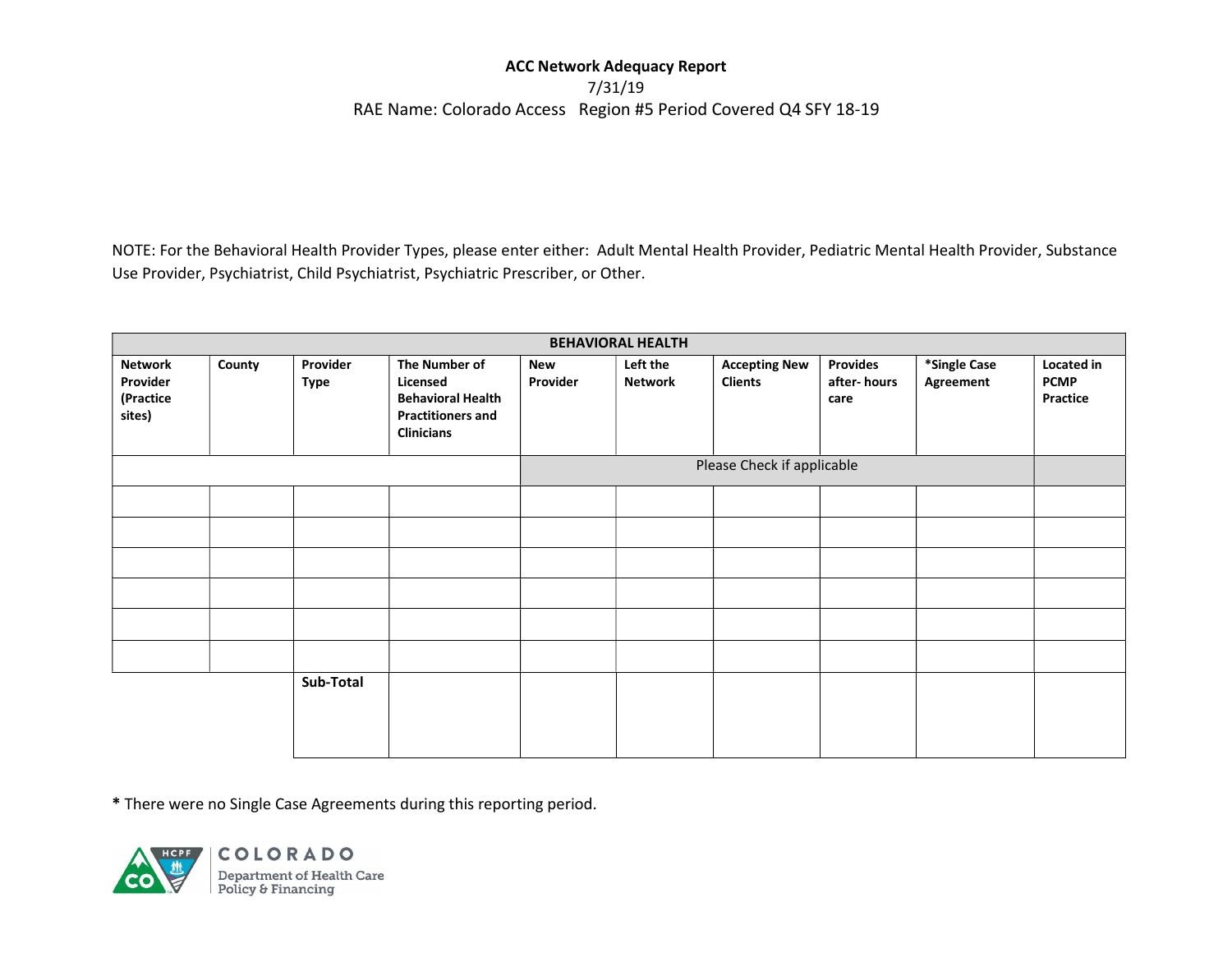## 7/31/19 RAE Name: Colorado Access Region #5 Period Covered Q4 SFY 18-19

### 2. Please indicate the practitioner to client ratios in each county of your region

| <b>PHYSICAL HEALTH</b> |                                                                                  |         |                                               |                                                   |                                                   |  |  |
|------------------------|----------------------------------------------------------------------------------|---------|-----------------------------------------------|---------------------------------------------------|---------------------------------------------------|--|--|
| County                 | <b>Number of Enrolled</b><br>Number of<br><b>Practitioners</b><br><b>Members</b> |         | <b>Ratio for Adult</b><br><b>Practitioner</b> | <b>Ratio for Pediatric</b><br><b>Practitioner</b> | <b>Ratio for Mid-Level</b><br><b>Practitioner</b> |  |  |
| Denver                 | 854                                                                              | 123,797 | 1:291                                         | 1:329                                             | 1:383                                             |  |  |
| <b>Total</b>           | 854                                                                              | 123,797 | 1:291                                         | 1:329                                             | 1:383                                             |  |  |

Note: This report represents Colorado Access membership. The number of practitioners represents a unique count of practitioners by county. Many of these practitioners are both adult and pediatric providers. However, there are a total of 38 practitioners who only see pediatric members.